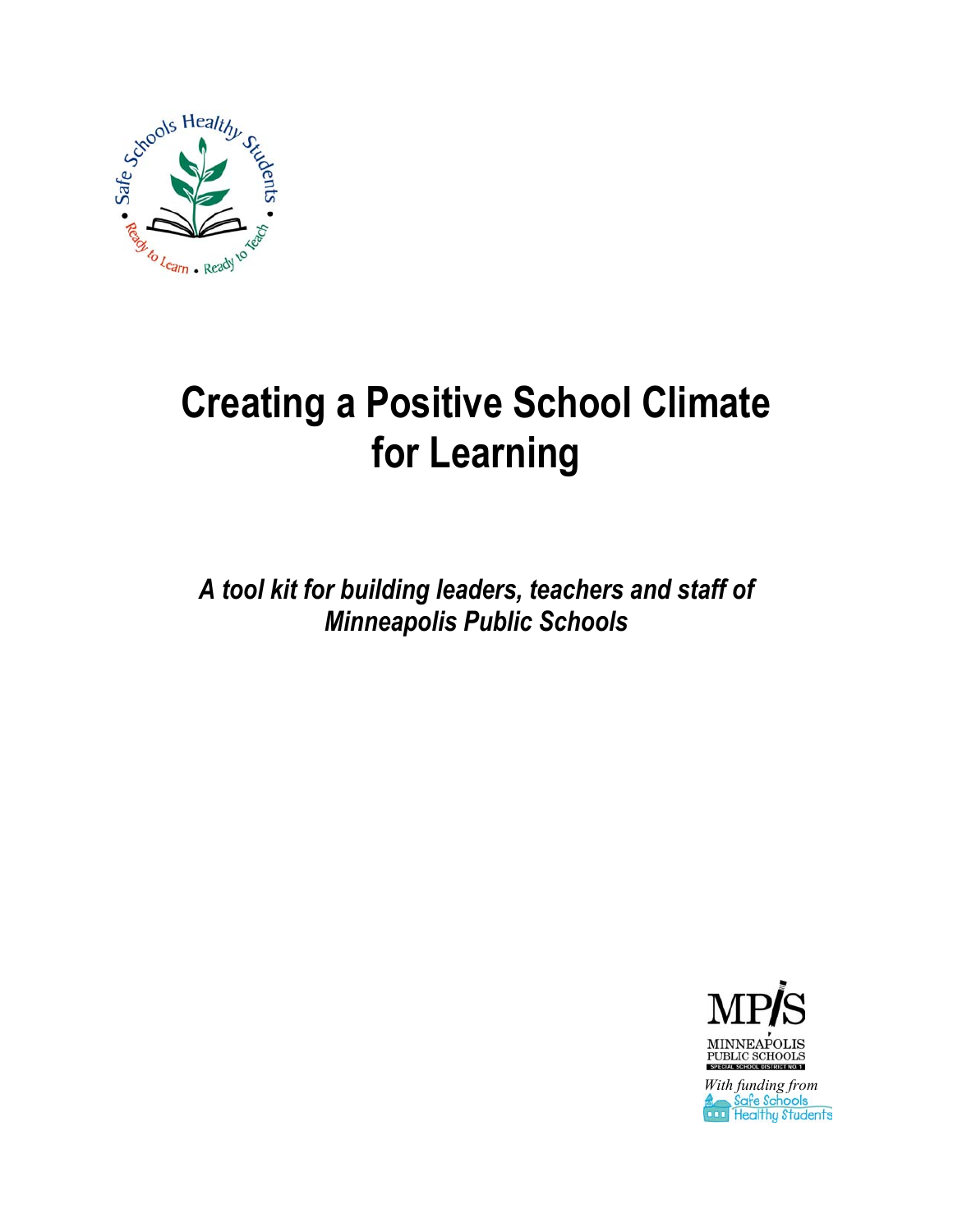### **Table of Contents**

| <b>Introduction</b> |                                            | page 3   |
|---------------------|--------------------------------------------|----------|
| <b>Section A</b>    | <b>Using Data to Assess School Climate</b> | page 6   |
| <b>Section B</b>    | <b>Behavior</b>                            | page 30  |
| <b>Section C</b>    | <b>Attendance</b>                          | page 60  |
| <b>Section D</b>    | <b>Health</b>                              | page 71  |
| <b>Section E</b>    | <b>Safety</b>                              | page 87  |
| <b>Section F</b>    | <b>Cultural Competence and Equity</b>      | page 95  |
| <b>Section G</b>    | <b>Family and Community Involvement</b>    | page 124 |
| <b>Section H</b>    | <b>Operational Systems</b>                 | page 140 |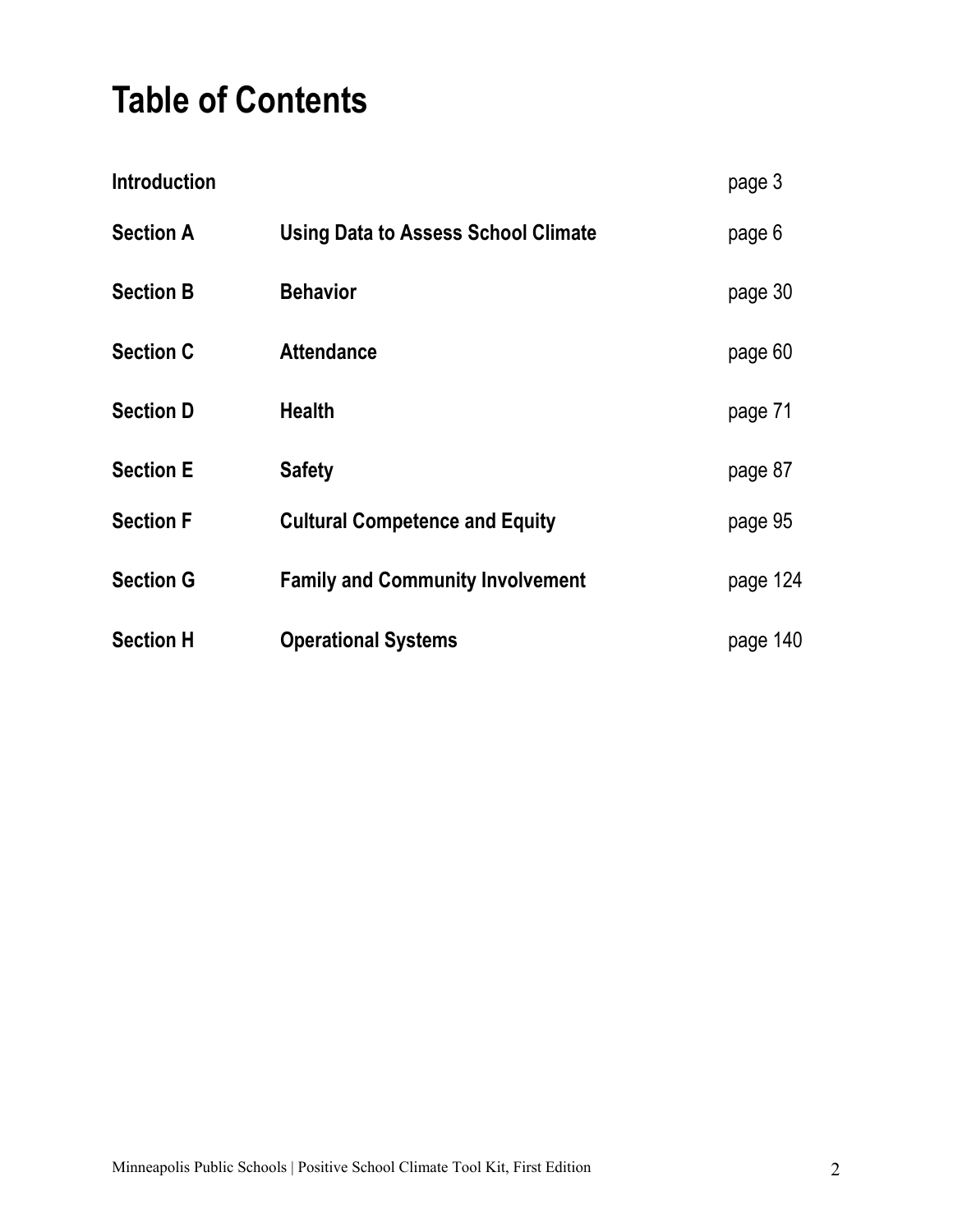## **Introduction**

A positive school climate is an environment where learning and achievement can take root and grow. The foundation for a positive school climate rests on the integration of academic and behavior approaches that address the student as a whole person. Instructional practices teach to the standards and are culturally relevant. Curriculum and instruction engages students by providing personal meaning for them. Behavior is approached positively, with an emphasis on prevention. There are clear, positive expectations and behavior supports to increase academic achievement. There are systems in place to assure that continuums of strategies are used to match the need of the students. Adults have high expectations and team effectively with colleagues to help students achieve at their maximum level. The environment welcomes and values all cultural and racial groups, and staff view difference as a strength upon which to build.

#### **Students will learn more and achieve at higher levels when:**

- **Data drives decision-making**
- **Students are engaged**
- **School buildings are safe**
- **Staff and students are culturally competent**
- **Families and the community are involved**
- **School systems support instruction**

**This tool kit addresses each of these areas and provides tools that school leaders can implement today**. It reflects the work of the Minneapolis Public Schools Positive School Climate Team (PSCT). Tools not developed by the PSCT are cited and sources are referenced. It is supported by Safe Schools Healthy Students, an initiative of the Minneapolis Public Schools, Hennepin County Children's Mental Health, and the Minneapolis Park Police.

#### **School Climate Leadership**

Leadership is key in developing a positive school climate. While leadership is clearly not the job of just one person, the principal must be a key player in guiding, leading, inspiring, and supporting staff and students in establishing relationships where they can work and learn:

- Create and communicate the vision of a positive school climate and provide direction, modeling, and support to others as they move toward that vision.
- Maintain a vigilant watch on the environment, providing feedback about the school's progress with climate and how to stay the course even in difficult times.
- Pay attention to the needs of others in the school, assuring that they have the training, knowledge, and skills required to help create a positive climate.
- Establish, use, and maintain effective communication systems so that all school stakeholders can contribute to the positive climate.
- Make it clear that decisions about climate have to do with student learning rather than adult convenience.

Effective principals recognize the importance of staff leadership in all successful reform efforts. They rely on staff leaders to develop and move efforts ahead, to inspire peers and build ownership.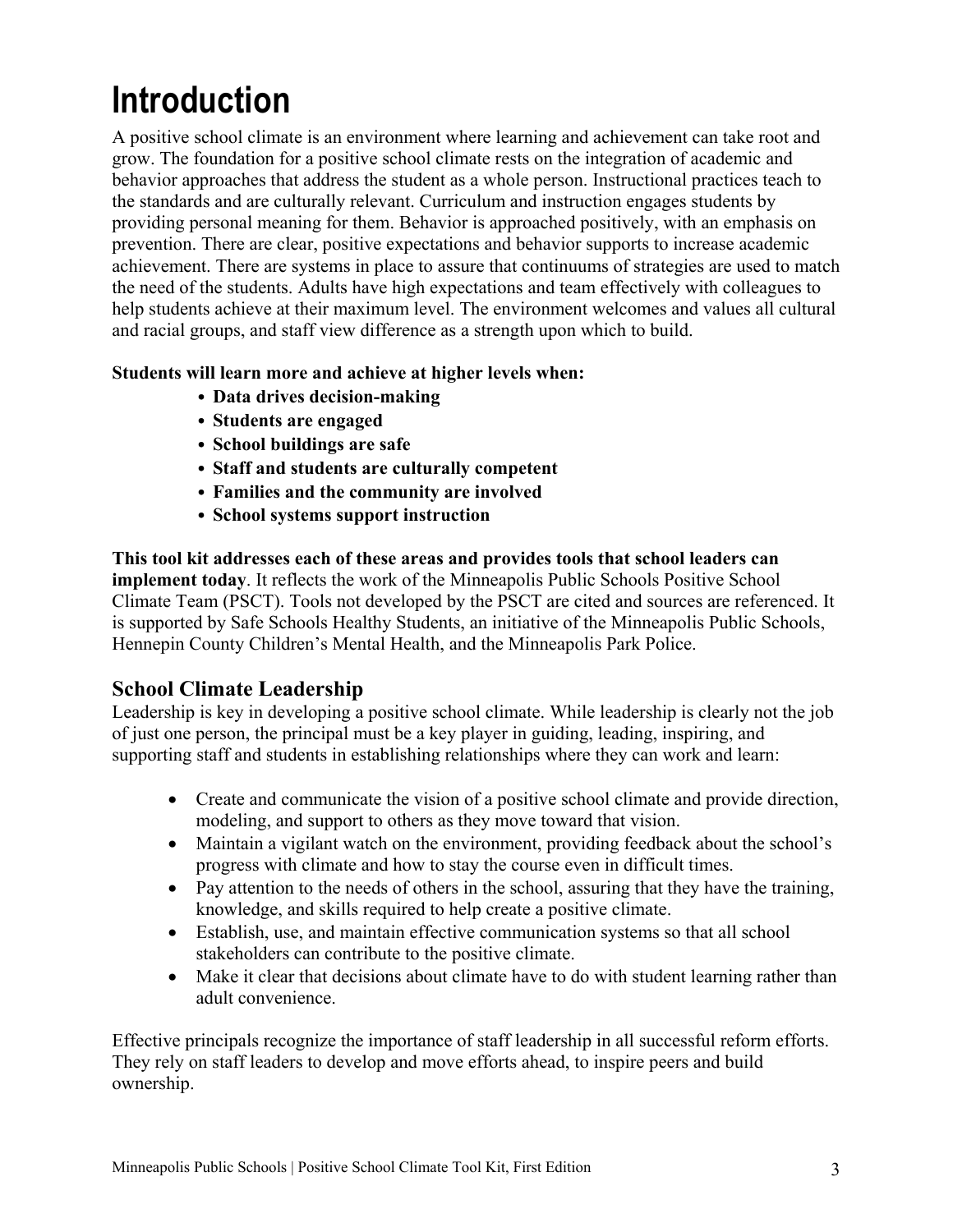### **How to Use this Tool Kit**

**Purpose:** This tool kit provides evidence-based strategies to build and maintain a positive school climate. It presents processes that have worked in schools. The information is not meant to fully represent official district procedures, but to convey best practices that will put schools on the path to a positive climate.

**Audience:** The tool kit is meant to guide the work of school building leaders: principals, teachers, staff, and others involved in school climate committees or task forces.

**Format:** Each section addresses an aspect of building a positive school climate and contains:

- An introduction to the section, with specific **roles for building leaders.**
- Examinations of **focus areas.**
- **Tools**: assessments, resources, and tip sheets.

**Flexible use:** This tool kit can be used in a variety of ways.

- Use all eight sections to assess what is and is not working in a school.
- Use one section as a framework for developing school-wide initiatives.
- Use the assessments, resources, and tip sheets for staff development.

#### **Strategies for implementing tool kit ideas:**

- Discuss sections in small groups.
- Discuss areas for professional development.
- Identify strength areas among staff and have them provide support to others.
- Provide sections to school committees or task forces responsible for improving climate.

### **What is School Climate?**

School climate refers to the sum of the values, cultures, safety practices, and organizational structures within a school that cause it to function and react in particular ways. Climate encompasses the physical attributes of a school as well as levels of order, satisfaction, and productivity. It includes how students, staff, and community interact and what approaches are used to solve school problems. Climate reflects whether students and families feel they belong at the school and how school rules are determined, expressed, understood, and enforced.

Research identifies two important elements present in safe and orderly schools:

- 1. There is **a school-wide system with a clear, predictable structure**, age-appropriate expectations, and standards that are consistently implemented.
- 2. There are **positive relationships between students and adults** that promote respect for students as individuals, that respect ethnic, cultural and racial groups, and that establish strong student connections with school.

These elements inform the physical environment, organizational structure, leadership, curriculum and instruction, and discipline policies and procedures.

A school with a positive climate has effective strategies in place to support student learning at all levels. The needs of the students drive the range and intensity of the interventions and strategies. (*See model on next page.)*